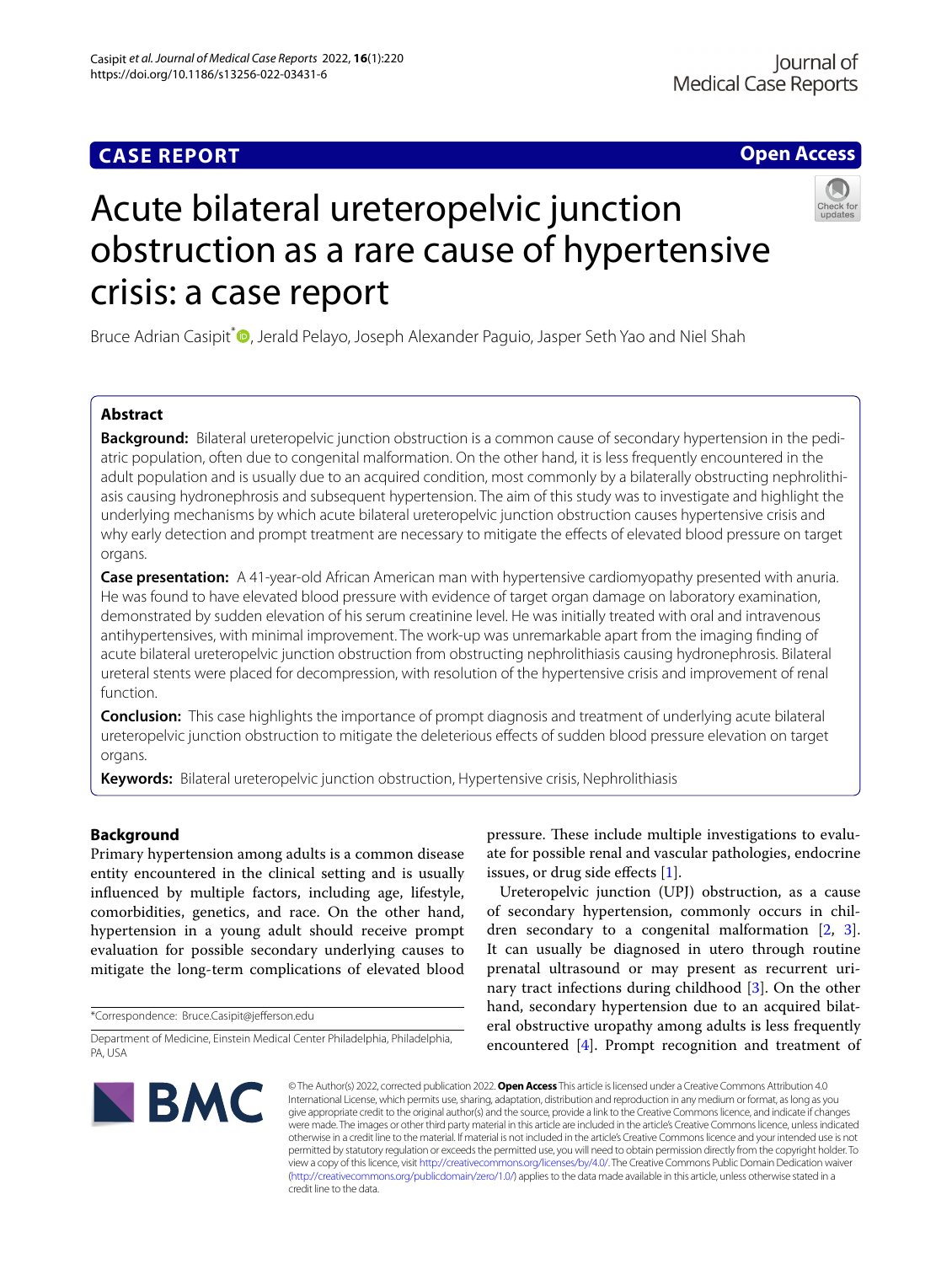an obstruction is therefore necessary to resolve hypertension, especially in the setting of acute blood pressure elevation.

## **Objective**

To determine the underlying mechanisms by which acute bilateral UPJ obstruction causes hypertensive crisis and why early detection and prompt treatment are necessary to mitigate the efects of elevated blood pressure on target organs.

## **Case presentation**

A 41-year-old African American man was brought to the emergency department for evaluation due to 4-day history of progressive decrease in urine output associated with bilateral fank pain. He denied having fever, shortness of breath, dysuria, hematuria, lower-extremity swelling, skin tightening, painful extremities on cold exposure, fatigue, or recent weight loss.

The patient's past medical history was significant for hypertension and chronic systolic heart failure (left ventricular ejection fraction 15%). The patient had been admitted a year prior for new-onset acute systolic heart failure due to uncontrolled hypertension that was diagnosed when he was in his early twenties and was never treated. He was discharged with losartan, spironolactone, hydralazine, isosorbide dinitrate, and carvedilol, for which he reported good compliance. His family and social history were noncontributory.

On presentation, he had blood pressure of 262/147 mmHg, heart rate of 102 beats/min, respiratory rate of 18 breaths/min, and oxygen saturation of 97% on ambient air. He was alert and oriented and was not in acute respiratory distress. He had faint bilateral crackles at the lung bases. No jugular vein distension or peripheral edema was noted. His heart rhythm was normal, and there were no murmurs or gallops. He had generalized abdominal tenderness without guarding. The urinary bladder was palpable. No costovertebral angle tenderness was shown. The remainder of the examination was unremarkable.

His blood chemistry showed a serum creatinine level of 14.1 mg/dL, increased from his baseline level of 1.6 mg/ dL, and a blood urea nitrogen (BUN) level of 57 mg/dL with a BUN-to-creatinine ratio of 4.04. Urinalysis showed microscopic hematuria. Chest radiography revealed mild pulmonary edema. His hemoglobin level was 13 g/dL. He was managed with intravenous labetalol (10 mg), oral carvedilol (25 mg), and oral hydralazine (25 mg), which slightly decreased his high blood pressure by approximately 40 mmHg for his systolic blood pressure (SBP) and 10 mmHg for his diastolic blood pressure (DBP). A straight catheter was inserted, with no urine flow noted. Furthermore, a bladder scan was performed, which



<span id="page-1-0"></span>

<span id="page-1-1"></span>showed no urine in the bladder. An ultrasound of the kidneys showed bilateral UPJ obstruction from bilateral obstructing nephrolithiasis measuring 1.4 cm at the right UPJ and 1 cm at the left UPJ, causing moderate right and severe left hydronephrosis (Figs. [1](#page-1-0), [2](#page-1-1)). Furthermore, fuoroscopic retrograde urography showed a dilated right and left renal pelvis with flling defects consistent with calculi noted on ultrasonography (Fig. [3](#page-2-0)).

He underwent bilateral retrograde pyelogram, bilateral ureteral stent placement, and cystoscopy. After the procedure, the patient's blood pressure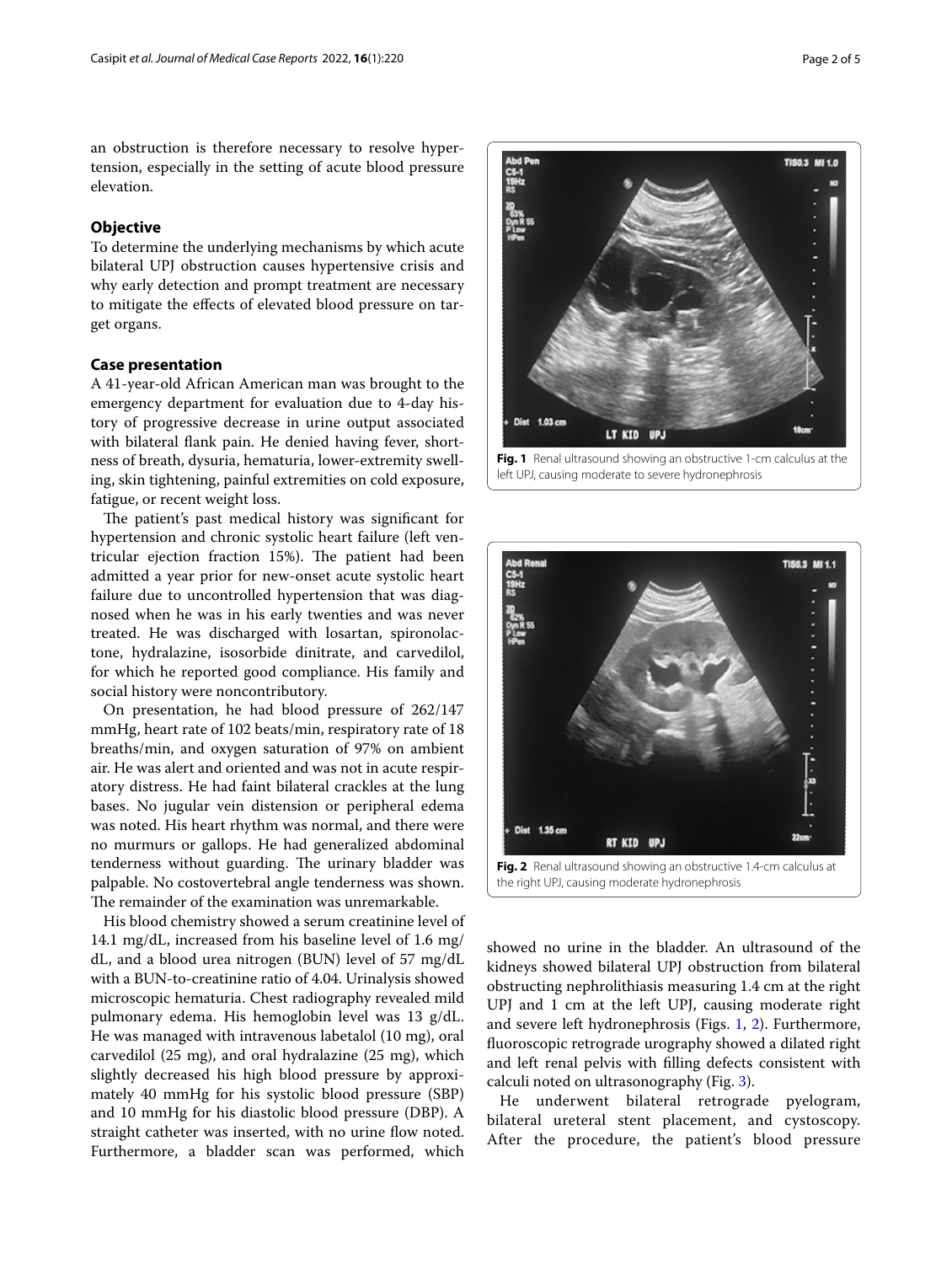

<span id="page-2-0"></span>dilation with a flling defect consistent with the calculus noted on sonogram

improved dramatically and returned to his baseline of  $140/80$  $140/80$  $140/80$  mmHg (Fig. 4). The serum creatinine level also trended downward to 2.2 mg/dL, which was close to his baseline of 1.6 mg/dL (Fig. [4](#page-2-1)). A Foley catheter was initially placed, and the voiding trial was successful after a few days. Defnitive management of bilateral obstructing nephrolithiasis was planned as outpatient treatment.

On follow-up 2 weeks later, the patient reported feeling much better. His office blood pressure was  $141/86$ mmHg, and his repeat serum creatinine level was 1.8 mg/ dL. The urology service then performed a definitive urological intervention to remove the obstructing nephrolithiasis bilaterally with improvement in urine fow.

## **Discussion and conclusions**

This case illustrates the importance of prompt management of the underlying secondary cause of a hypertensive crisis. In this case, the patient had an acute bilateral UPJ obstruction causing hydronephrosis secondary to bilateral nephrolithiasis.

UPJ obstruction is an anatomical distortion causing the impediment of urinary flow from the renal pelvis to the ureter, increasing back pressure to the kidneys and eventually leading to hydronephrosis. It is most often congenital and is diagnosed during childhood as part of the workup for secondary hypertension [[3\]](#page-4-2). In contrast, acquired UPJ obstruction causing hydronephrosis is more common in adults secondary to nephrolithiasis, previous surgery, or malignancy. Although the incidence of nephroliths causing bilateral obstruction simultaneously is lower, it can still occur and is a plausible cause of secondary hypertensive crisis. Hydronephrosis as a cause of secondary hypertension has been evident in several studies [\[5](#page-4-4)[–8\]](#page-4-5), although most of these studies described unilateral hydronephrosis. Based on these limited studies, it was concluded that even unilateral obstruction causing hydronephrosis is enough to cause secondary hypertension [[5](#page-4-4), [7](#page-4-6), [8](#page-4-5)]. On the other hand, there are even limited reports citing acquired bilateral hydronephrosis

<span id="page-2-1"></span>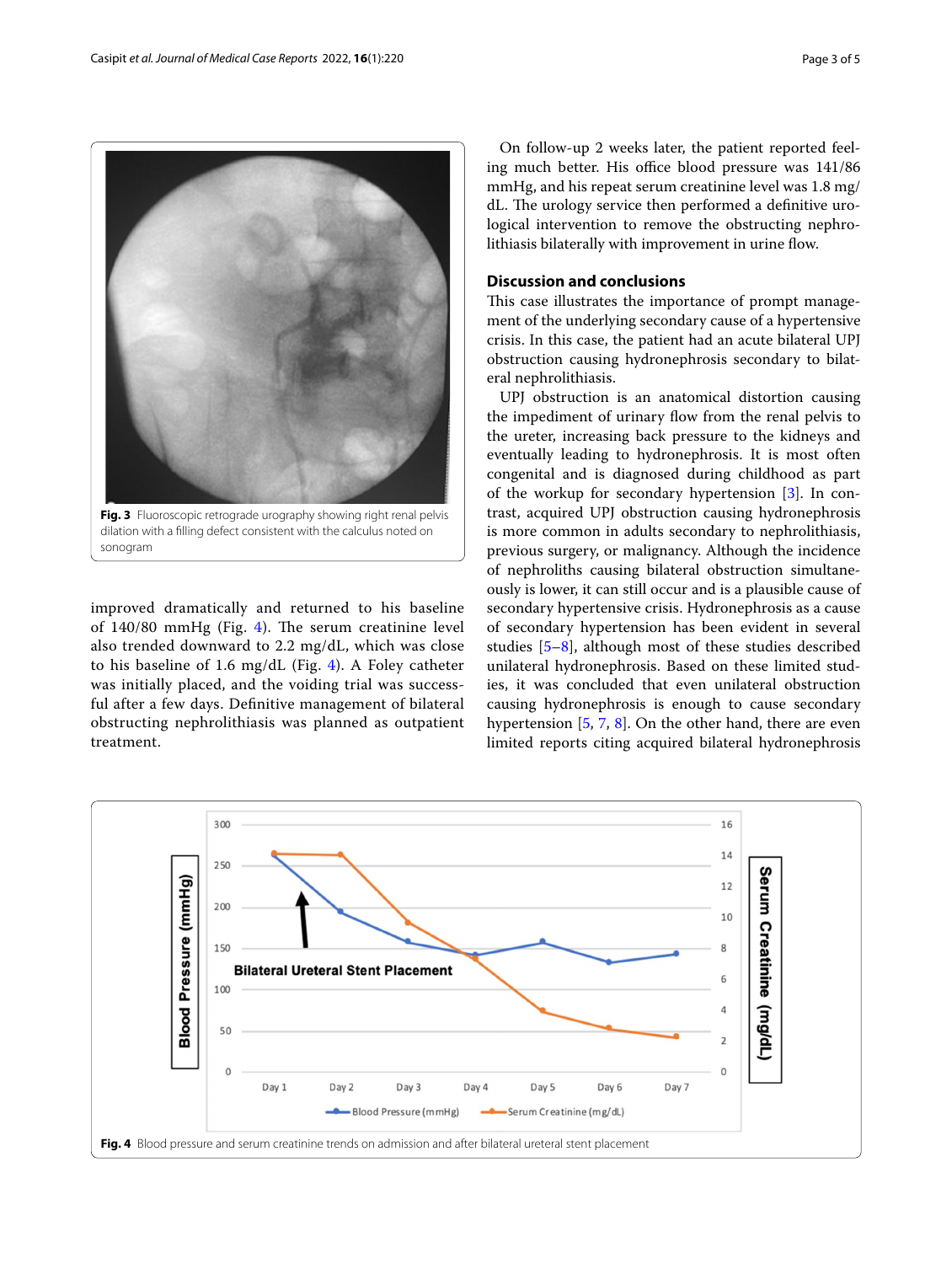from bilateral UPJ obstruction as a secondary cause of hypertension. It is postulated that relief of the obstruction causes resolution of the hypertensive crisis. One case report describes rapid resolution of hypertension after bilateral nephrostomy insertion in a patient with bilateral hydronephrosis secondary to a pelvic malignancy. This now leads to the notion that diferent intrarenal mechanisms play a signifcant role in causing the elevation of blood pressure in hydronephrotic kidneys [[9](#page-4-7)].

Although the exact mechanisms of hypertension among patients with hydronephrosis are still unknown, two mechanisms are implicated in the development of hypertension in hydronephrotic kidneys. These include increased tubuloglomerular feedback (TGF) activity and activation of the renin–angiotensin–aldosterone system (RAAS) [\[9](#page-4-7)].

The RAAS plays a role in the development of hypertension among patients with hydronephrotic kidneys, as evidenced by increased plasma renin activity [\[9](#page-4-7)]. In the setting of an obstruction, the urine returns to the renal system, causing stasis and increasing back pressure, leading to hydronephrosis. Although the exact mechanism of increased activity of the RAAS in hydronephrotic kidneys is still unknown, it is postulated that it may be related to reduced renal blood flow because of increased TGF. TGF is a physiological mechanism involving the regulation of glomerular blood flow. With high glomerular flow rates, such as in the setting of volume overload, there is increased sodium delivery to the macula densa, causing release of the aferent arteriolar vasoconstrictor adenosine, leading to decreased glomerular blood flow. Nitric oxide, a modulator of TGF, is downregulated in hydronephrotic kidneys. This causes unrestricted vasoconstriction of the aferent arteriole, decreasing sodium delivery to the macula densa, and thereby activating the RAAS and its downstream effects  $[9]$  $[9]$ . The improvement of hypertension after relief of the obstruction suggests that humorally mediated vasoconstriction plays a signifcant role in the mechanism by which hydronephrosis causes hypertension [[9,](#page-4-7) [10](#page-4-8)].

The patient in this case developed bilateral nephrolithiasis, which was asymptomatic, eventually causing acute UPJ obstruction and subsequent hydronephrosis. This simultaneous acute bilateral obstruction caused the rapid development of hydronephrosis leading to downstream effects that culminated in a hypertensive crisis. The elevated blood pressure led to target organ damage, including fash pulmonary edema, because of the increased hydrostatic pressure. There was rapid resolution of the elevated blood pressure after relief of the obstruction using bilateral nephrostomy tubes. The patient's serum creatinine level also greatly improved after relief of the obstruction.

Among patients presenting with acute bilateral UPJ obstruction complicated by a hypertensive crisis, prompt treatment is necessary to ameliorate target end-organ damage. According to the American Urological Association (AUA), an obstructed renal system is a urological emergency, and thus immediate intervention is needed [[11](#page-4-9)]. Recommendations include either ureteric stenting or percutaneous nephrostomy for alleviating the obstruction and have been deemed equally efective in achieving decompression. If sepsis or infection is involved, defnitive treatment should be postponed until it is resolved [[11](#page-4-9), [12](#page-4-10)]. Although this is true for unilateral ureteral obstruction, the same principle could also be applied for bilateral obstruction. Therefore, regardless of whether the obstruction is unilateral or bilateral, prompt treatment is necessary to decompress the obstruction and alleviate the elevated blood pressure to ameliorate further damage to organs. We report this case of acute bilateral UPJ obstruction due to bilateral obstructing nephrolithiasis causing hypertensive crisis to emphasize the importance of prompt recognition and treatment to mitigate the deleterious efects of elevated blood pressure on target organs.

#### **Abbreviations**

UPJ: Ureteropelvic junction; RAAS: Renin–angiotensin–aldosterone system; TGF: Tubuloglomerular feedback.

#### **Acknowledgements**

Not applicable.

#### **Author contributions**

BAC: Main author, primary doctor who managed the patient's case. JePe, JoPa, JSY: secondary authors/editors, drafted the case report. NS: attending doctor who managed the patient's case. All authors read and approved the fnal manuscript.

#### **Funding**

No funding was required for this case report.

## **Availability of data and materials**

Not applicable

## **Declarations**

## **Ethics approval and consent to participate**

Not applicable.

## **Consent for publication**

Written informed consent was obtained from the patient for the publication of this case report and any accompanying images. A copy of the written consent is available for review by the Editor-in-Chief of this journal.

#### **Competing interests**

The authors declare that they have no competing interests.